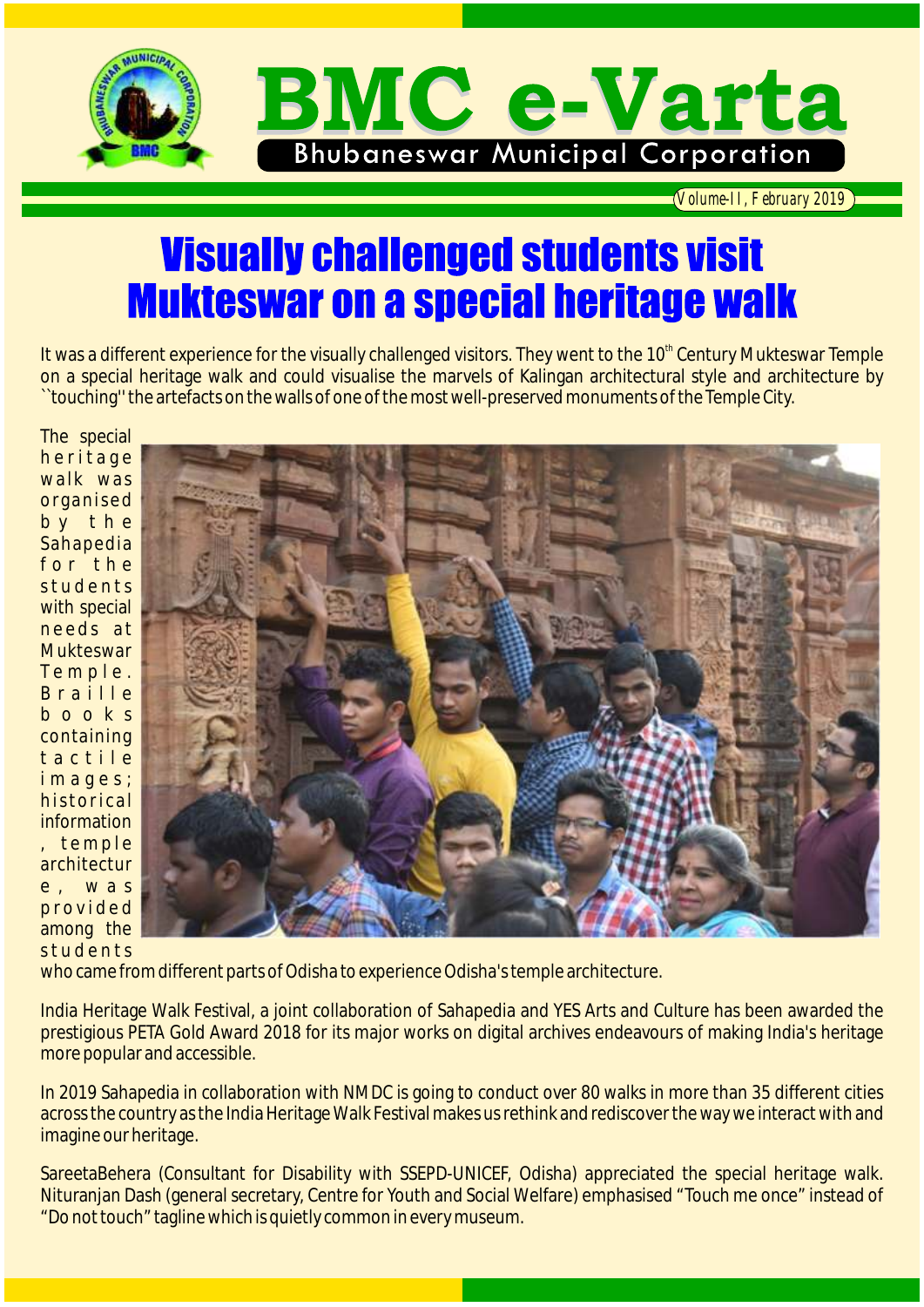## **BSCL gets Smart Cities Digital Payment Award**

Bhubaneswar, February 13:Adding yet another feather to its cap, Bhubaneswar Smart City Limited (BSCL) has won the Best Digital Payment Innovator Award, conceptualised by Ministry of Housing and Urban Affairs (MoHUA). It was declared on February 11, 2019.This was part of the initiative taken up by MoUHA during August last year under Smart Cities Digital Payment Awards (SCDPA) 2018. There were three categories under SCDPA-2018.



As a part of its Smart City Proposal, BSCL has started implementing Common Payment Card System (CPCS)under Public Private Partnership (PPP) mode through ICICI Bank. The proposed system focuses on facilitating payment transactions for citizen services across the city through OdysseyCard. These services primarily include payments pertaining to buses and other transit modes, parking, municipal services (property taxes, trade license fee and other charges), utilities (electricity, water, etc.) and also includes recreational and retail payments. The project envisages operationalisation of digital payment eco-system in the city for accepting different payments being accepted by the Government.

Bhubaneswar Smart City was shortlisted for presentation under two categories i.e. "Best Digital Payment Innovator″and "Fastest growing Smart City Focusing on Digital Payments″.However, based on the presentations of "Best Digital Payment Innovator*"*. evaluated by the Evaluation Committee, Bhubaneswar Smart City bagged the winning award under the category

This achievement would help Bhubaneswar to further enhance and bring the digital payment systems in all areas of the services across Bhubaneswar.

EOM

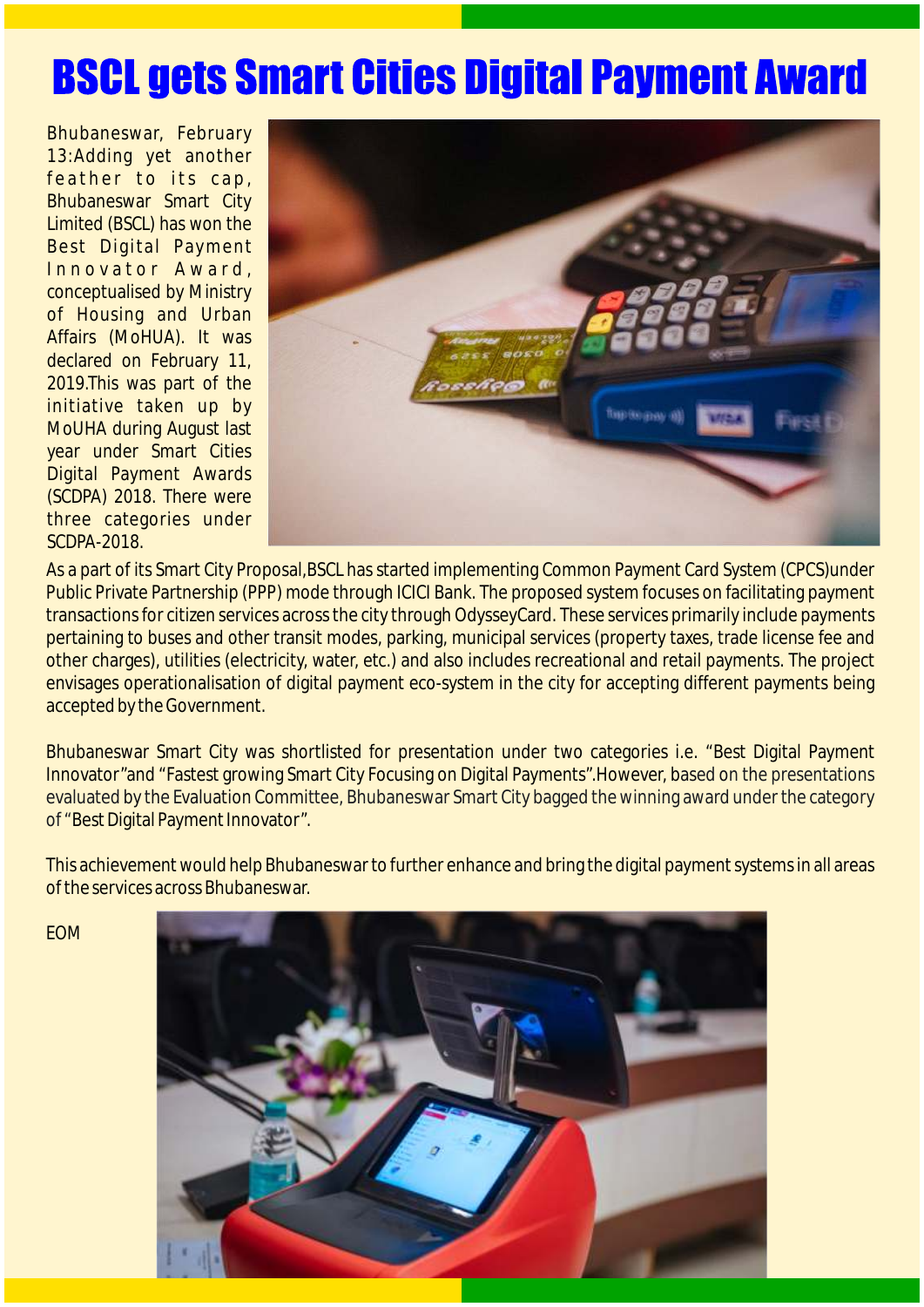## **Slum dwellers' relocation starts** for NilamadhabAwasYojana

More than 347 families from NilamadhabBasti will be relocated to the Transit House near Kanyashram as part of the preliminary phase relocation of slum dwellers, whichstarted today,to initiate the much-awaited in-situ slum development project in ChandrasekharpurMouza, named NilamadhabAwasYojana.

While signing the allotment letter for their short-term accommodation at the Transit House, the slum dwellers were also given Entitlement Certificates to instil



confidence in them that they would get EWS houses at the project site.

The slum development project will accommodate 1,200 families of slum dwellers. While nearly 30 families under the RAY list were relocated today and rest will be done by the end of the current month, other slum dwellers of NilamadhabBastiwill be relocated in future in a phase-wise manner.